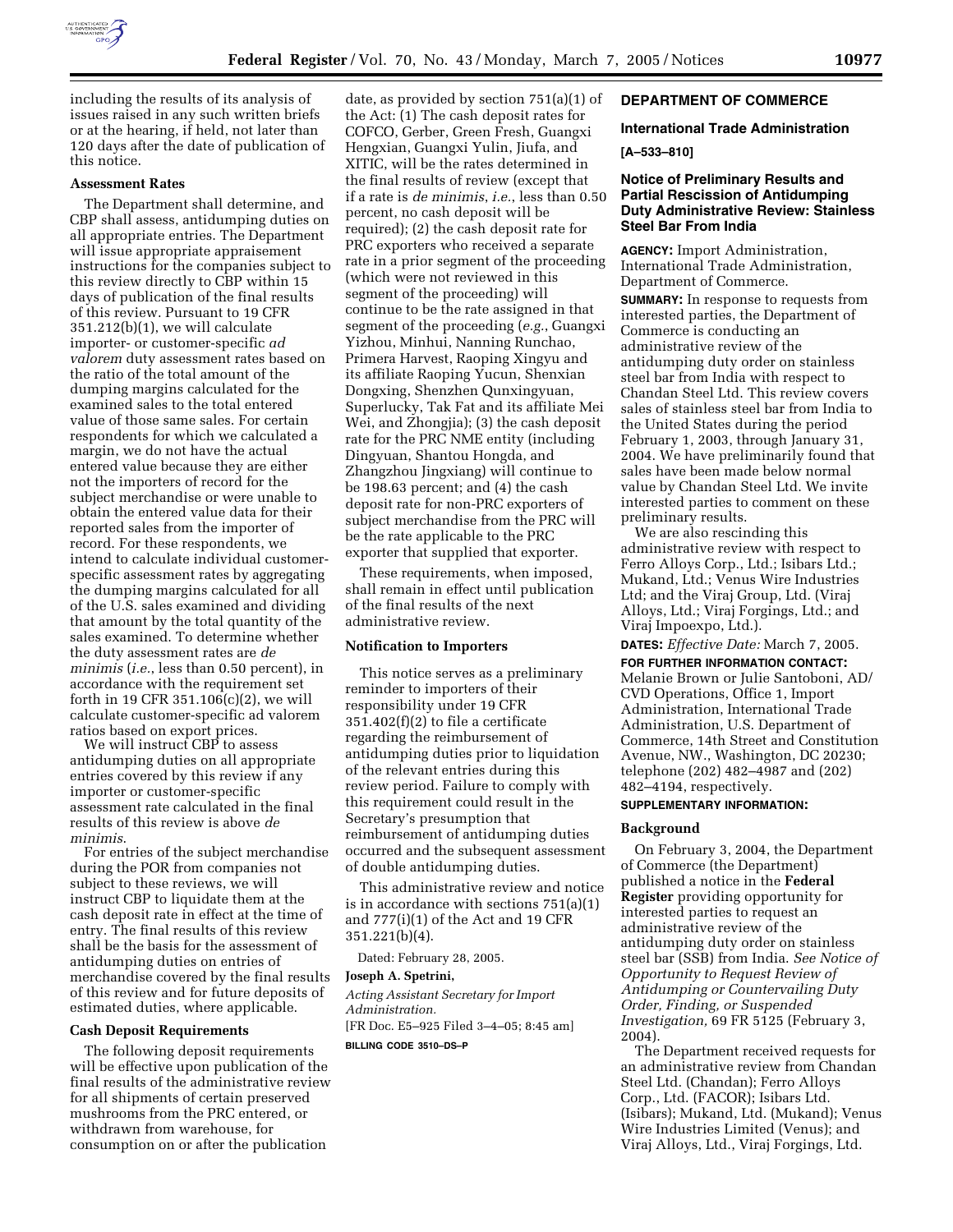and Viraj Impoexpo, Ltd. (collectively referred to as the Viraj Group) on February 27, 2004.

The Department initiated an administrative review of the antidumping duty order on SSB from India for the above-named companies on March 26, 2004. *See Initiation of Antidumping and Countervailing Duty Administrative Reviews and Requests for Revocation in Part,* 69 FR 15788 (March 26, 2004). We issued questionnaires to each of these companies on March 30, 2004.

On April 15, 2004, the petitioners (*i.e.*, Carpenter Technology Corp., Crucible Specialty Metals Division of Crucible Materials Corp., Electralloy Corp., Slater Steels Corp., Empire Specialty Steel and the United Steelworkers of America (AFL–CIO/ CLC)) requested that the Department conduct a verification of all the respondents. Venus, Mukand, FACOR, Isibars, and the Viraj Group withdrew their requests for an administrative review on April 19, 2004, and May 3, 2004. For further discussion, see the ''Partial Rescission of Review'' section of this notice, below.

On May 3, 2004, we received a response to section A of the Department's questionnaire from Chandan. Chandan reported that it only had export sales of stainless steel bright bar (SSBB), and that its home market sales of stainless steel hot-rolled bar (SSHR) were less than 5 percent of the volume of its U.S. sales of SSBB. In addition, Chandan reported preliminary data on SSB sales made to its largest third-country markets. On May 18, 2004, Chandan submitted a response to sections B and C of the Department's questionnaire, containing complete sales databases for Chandan's largest third-country markets: Australia, Belgium, and Brazil. On June 14, 2004, the petitioners filed comments on Chandan's sections A–C responses, and recommended that the Department select Belgium as the third-country comparison market for normal value (NV), alleging that Chandan made more sales to Belgium than to Australia of merchandise identical to merchandise it sold in the United States.

On June 29, 2004, we issued a supplemental questionnaire to Chandan requesting the quantity and value of its home market sales of SSBB and SSHR, and the certifications required by 19 CFR 351.303(g). We received Chandan's response on July 6, 2004. In that response, Chandan reported that its home market sales of SSHR were of defective merchandise and that it did not sell defective merchandise in its export markets. On July 12, 2004, the

Department issued an additional supplemental questionnaire requesting that Chandan revise its home market data and report its home market sales of SSHR. We received Chandan's revised home market sales data on July 27, 2004.

On August 11, 2004, in response to Chandan's revised home market data, the petitioners alleged that Chandan's home market sales of SSHR were unsuitable for comparison purposes because the bar was defective and fundamentally different from the bar sold in the United States. As a result, the petitioners reiterated their recommendation that Belgium be selected as the comparison market. Simultaneously, they made a timely allegation that Chandan's third-country sales were made below the cost of production (COP).

On August 17, 2004, Chandan requested that the Department exclude certain stainless steel flat-bars from the antidumping duty order. The petitioners submitted comments in opposition to Chandan's scope exclusion request on August 19, 2004.

On September 24, 2004 we selected Australia as the third-country comparison market after determining that Chandan's home market was not viable. *See* the September 24, 2004, memorandum to Susan Kuhbach from Team entitled, ''*Selection of Comparison Market for Chandan'' (Comparison Market Memo*). We chose Australia because it was the largest market by volume and the composition of merchandise sold to Australia provided a greater number of similar product matches for sales to the United States.

Also, on September 24, 2004, the Department found that, because of the complexity of assessing home market viability, choosing the appropriate third-country market, and the late filing of a cost allegation by the petitioners, it was not practicable to complete this review within the time period prescribed. Accordingly, we extended the time limit for completing the preliminary results of this review to no later than February 28, 2005, in accordance with section 751(a)(3)(A) of the Tariff Act of 1930, as amended (the Act) and 19 CFR 351.213(h)(2). *See Stainless Steel Bar from India; Extension of Time Limit for Preliminary Results in Antidumping Duty Administrative Review,* 69 FR 57265 (September 24, 2004).

We found that the petitioners' allegation of sales below cost provided a reasonable basis to believe or suspect that Chandan's comparison market sales were made at prices below COP, within

the meaning of section 773(b) of the Act. Consequently, on October 5, 2004, we initiated a COP investigation of Chandan's comparison market sales during the period of review (POR). *See* the October 5, 2004 memorandum to Susan Kuhbach from Team entitled, ''*Antidumping Duty Administrative Review on Stainless Steel Bar from India: Allegation of Sales Below the Cost of Production for Chandan Steel, Ltd.*'' Accordingly, we notified Chandan that it must respond to section D of the antidumping duty questionnaire.

On October 1, 2004, we issued an additional supplemental questionnaire to Chandan addressing issues raised by sections A–C of its response. We received Chandan's supplemental A–C and section D questionnaire responses on November 12, 2004. Chandan's November 12, 2004 response was severely deficient; as a result, we requested a revised submission that Chandan submitted on November 16, 2004.

In the November 16, 2004 submission, the law firm that had been certifying and filing Chandan's submissions stated that it did not represent Chandan in the current administrative review. On November 22, 2004, we requested clarification of the relationship between the law firm and Chandan in the current proceeding. *See* November 22, 2004 letter from Ryan Langan, Acting Program Manager, AD/CVD Enforcement, Office 1 to Mr. Peter Koenig. Subsequently, we determined that the law firm had failed to file a formal notice of appearance and an official request for adminsitrative protective order (APO) access. The Department afforded the law firm an opportunity to make such filings, but the Department received no response. Therefore, the Department ceased all correspondence with the law firm and corresponded directly with Chandan.

The Department issued additional supplemental questionnaires in December 2004 and January 2005. We received responses between December 2004 and February 2005.

On January 28, 2005, the petitioners commented on Chandan's January 5, 2005, response. In those comments, the petitioners noted the following problems: (1) Failure to provide adequate cost information on a finishspecific basis; (2) failure to provide clear information about Chandan's affiliate in the United States, Chandan USA; and (3) failure to provide importer of record and entered value information. The petitioners argued that, due to these deficiencies, the Department should either use partial facts available, adverse facts available or the Belgian sales as the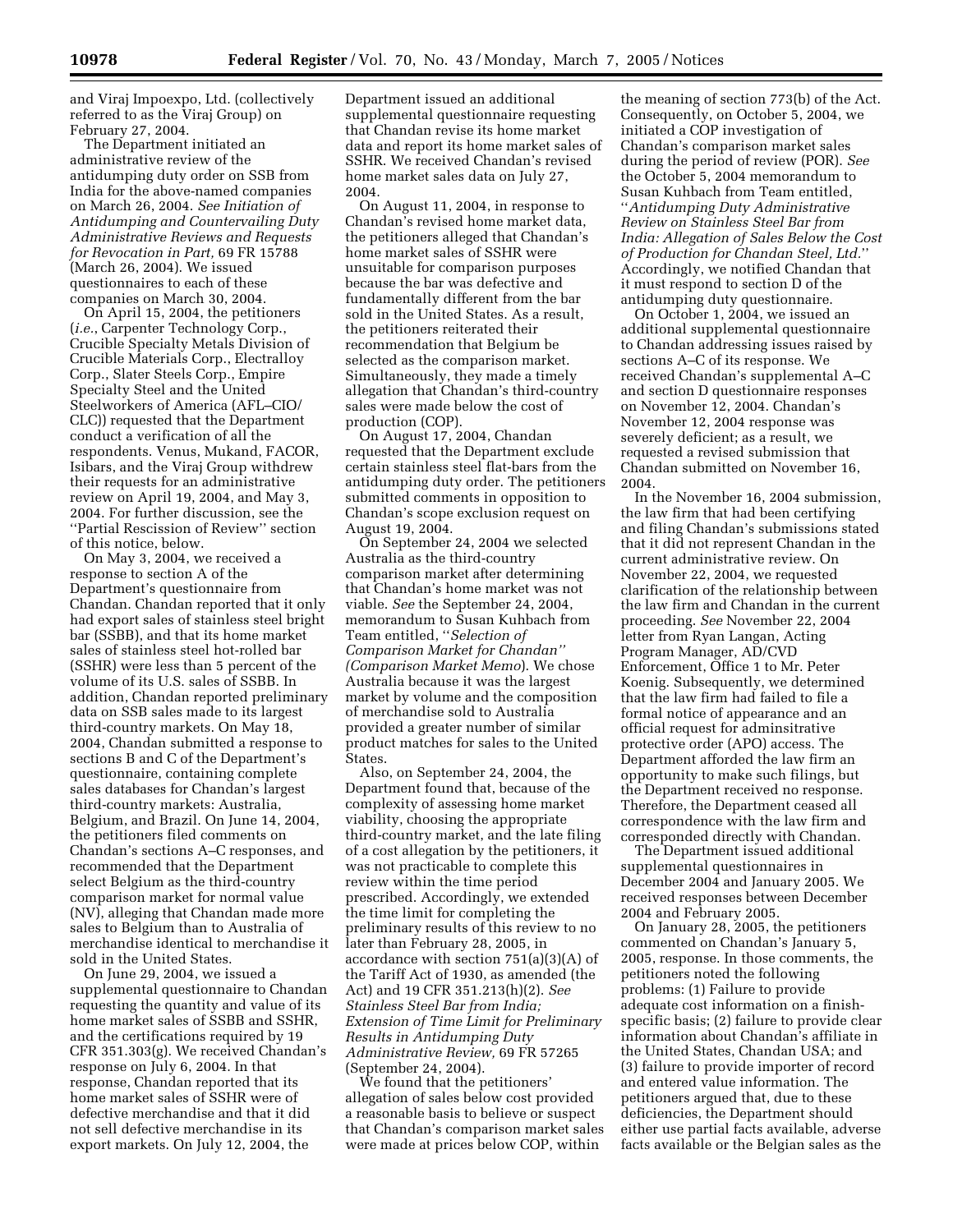comparison market values. On February 18, 2005, we received comments from the petitioners regarding Chandan's February response.

### **Scope of the Order**

Imports covered by the order of shipments of SSB. SSB means articles of stainless steel in straight lengths that have been either hot-rolled, forged, turned, cold-drawn, cold-rolled or otherwise cold-finished, or ground, having a uniform solid cross section along their whole length in the shape of circles, segments of circles, ovals, rectangles (including squares), triangles, hexagons, octagons, or other convex polygons. SSB includes cold-finished SSBs that are turned or ground in straight lengths, whether produced from hot-rolled bar or from straightened and cut rod or wire, and reinforcing bars that have indentations, ribs, grooves, or other deformations produced during the rolling process.

Except as specified above, the term does not include stainless steel semifinished products, cut-to-length flatrolled products (*i.e.*, cut-to-length rolled products which if less than 4.75 mm in thickness have a width measuring at least 10 times the thickness, or if 4.75 mm or more in thickness having a width which exceeds 150 mm and measures at least twice the thickness), wire (*i.e.*, cold-formed products in coils, of any uniform solid cross section along their whole length, which do not conform to the definition of flat-rolled products), and angles, shapes, and sections.

The SSB subject to these reviews is currently classifiable under subheadings 7222.11.00.05, 7222.11.00.50, 7222.19.00.05, 7222.19.00.50, 7222.20.00.05, 7222.20.00.45, 7222.20.00.75, and 7222.30.00.00 of the *Harmonized Tariff Schedule of the United States* (HTSUS). Although the HTSUS subheadings are provided for convenience and customs purposes, our written description of the scope of the order is dispositive.

#### **Scope Exclusion**

On August 9, 2004, we received a scope exclusion request from Chandan. In that request, Chandan sought to exclude certain stainless steel flat-bars from the scope. Specifically, Chandan sought to exclude stainless steel hot rolled flat-bars with sizes ranging from  $3/4''$  x  $1/8''$  to  $8''$  x 3" (19.05 mm x 3.18) mm to 203.20 mm x 76.20 mm), with a uniform solid cross section the length of the bar in rectangular shape. Chandan explained that the bars were not manufactured in the United States and that the stainless steel flat-bar

applications were different from those of stainless steel bar.

On August 19, 2004, the petitioners requested that the Department reject Chandan's exclusion request because Chandan failed to prove the necessary elements for a scope exclusion ruling as outlined in 19 CFR 351.225(c). Furthermore, the petitioners provided evidence from domestic producers of stainless steel hot rolled flat-bars that such bars are produced in the United States, in direct contradiction to Chandan's claims.

On February 11, 2005, we returned Chandan's scope exclusion request, with instructions to refile, because it failed to follow the scope exclusion requirements outlined in section 351.225(c) of the Department's regulations. *See* February 11, 2005, letter from Ryan Langan, Acting Program Manager, AD/CVD Enforcement, Office 1 to Chandan Steel Ltd., in c/o Mr. Pravin Jain. Specifically, Chandan failed to provide, as required by section 351.225(c)(1) of the Department's regulations, a detailed description of the product, its current HTSUS numbers and technical uses, citations to any applicable statutory authority, and factual information supporting the request.

### **Period of Review**

The period of review is February 1, 2003, through January 31, 2004.

### **Partial Rescission of Review**

As noted above in the ''Background'' section of this notice, Venus, Mukand, FACOR, Isibars, and the Viraj Group withdrew their requests for an administrative review on April 19, 2004, and May 3, 2004. Because the petitioners did not request an administrative review for any of these companies and the requests to withdraw were made within the time limit specified under 19 CFR 351.213(d)(1), we are rescinding this administrative review as it pertains to these companies.

#### **Fair Value Comparisons**

To determine whether sales of SSB by Chandan to the United States were made at less than NV, we compared export price (EP) and constructed export price (CEP), as appropriate, to the NV, as described in the ''Export Price,'' ''Constructed Export Price,'' and ''Normal Value'' sections of this notice.

Pursuant to section 777A(d)(2) of the Act, we compared the EPs and CEPs of individual U.S. transactions to the weighted-average NV of the foreign like product where there were sales made in the ordinary course of trade, as

discussed in the ''Cost of Production Analysis'' section below.

# **Product Comparisons**

When making comparisons in accordance with section 771(16) of the Act, we considered all products produced by Chandan as described in the ''Scope of the Order'' to be the foreign like product. Where there were no sales of identical merchandise in the comparison market made in the ordinary course of trade to compare to U.S. sales, we compared U.S. sales to sales of the most similar foreign like product made in the ordinary course of trade. In making the product comparisons, we matched foreign like products based on the physical characteristics reported by Chandan in the following order: general type of finish, grade, remelting process, type of final finishing operation, shape, and size.

# **Export Price and Constructed Export Price**

Chandan reported that all of its sales of SSB to the United States during the POR were EP sales. According to Chandan, these sales were made to unaffiliated customers in the United States prior to the date of importation. However, the record is unclear with respect to Chandan's U.S. sales distribution processes to these companies, the identity of all the companies involved, and the relationship, if any, to Chandan. The record does indicate, however, that Chandan made certain U.S. sales through an affiliate in the United States, *i.e.*, Chandan USA, to unaffiliated customers. In addition, Chandan reported extra expenses for the sales made through Chandan USA. These extra expenses appear to be incurred by an unaffiliated party in the United States and are related to that party's activities in the United States on behalf of Chandan. According to information provided by Chandan, the unaffiliated party is later reimbursed for those extra expenses by Chandan through Chandan USA.

For these preliminary results, we are treating sales through Chandan's U.S. affiliate as CEP sales. As noted above, Chandan has an affiliated entity (Chandan USA) in the United States that appears to be the entity that makes the first sale in the United States to an unaffiliated customer, and Chandan appears to incur expenses that are related to economic activity in the United States. We intend to seek further information about these sales prior to our final results of review.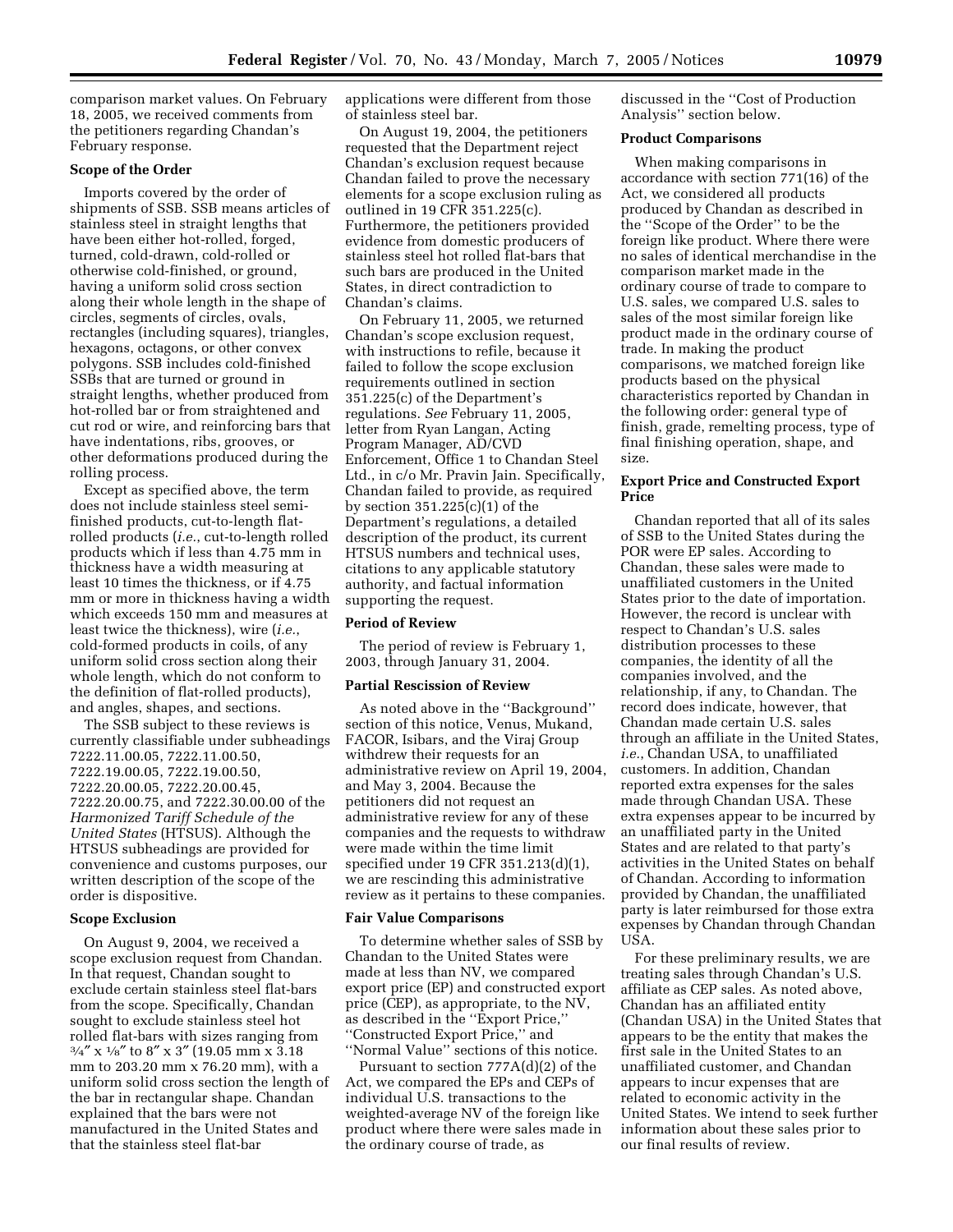# **Export Price**

We calculated EP, in accordance with section 772(a) of the Act, for those sales Chandan made directly to unaffiliated purchasers in the United States prior to the date of importation. We based EP on packed, CFR prices to unaffiliated purchasers in the United States.

We made deductions from the EP starting price, where appropriate, for foreign inland freight from the plant/ warehouse to the port of export, marine insurance, and international freight in accordance with section 772(c)(2) of the Act.

# **Constructed Export Price**

As stated above, we treated those sales made through Chandan's U.S. affiliate, Chandan USA, as CEP sales. We calculated CEP in accordance with 772(b) of the Act, based on packed, CIF and CFR prices to Chandan's unaffiliated customers in the United States. We made deductions for movement expenses in accordance with section  $772(c)(2)(A)$  of the Act; these included, where appropriate, foreign inland freight from the plant/warehouse to the port of export, marine insurance, and international freight. In accordance with section 772(d)(1) of the Act, we deducted those selling expenses associated with economic activity in the United States including: commissions, credit expenses, and extra expenses incurred in the United States. Additionally, we made an adjustment for profit in accordance with section 772(d)(3) of the Act.

# **Normal Value**

# *Selection of Comparison Market*

Because Chandan's home market sales were of defective merchandise, we based NV on sales to one of Chandan's third country markets. *See Comparison Market Memo.* In accordance with section 773(a)(1)(C) of the Act and 19 CFR 351.404, we selected Australia as the third-country comparison market.

Citing 19 CFR 351.404(e)(1), the petitioners have argued that Belgium, not Australia, is the most appropriate third-country comparison market. The petitioners claim that the Department erred in selecting Australia as the thirdcountry comparison market when it determined the number of potential matches in the Australian market by examining size ranges, rather than the number of matches of identical size. The petitioners assert that using a specific size would result in a higher percentage of identical matches in Belgium. Furthermore, the petitioners argue that the Department must calculate Chandan's NV using identical model

matches because, when looking at the most recent third-country databases supplied by Chandan, there still are significant differences regarding the product characteristics. The petitioners state that, assuming that size ranges are an adequate measure for product matching, there are significantly more similar sales matches based on grade, shape, finish, and diameter between sales to the United States and to Belgium than there are between sales to the United States and sales to Australia or Brazil.

We considered all the criteria under 19 CFR 351.404(e) in determining the appropriate third-country comparison market including: (1) Whether the foreign like product exported to a particular third country is more similar to the subject merchandise exported to the United States than is the foreign like product exported to other third countries; (2) whether the volume of sales to a particular third country is larger than the volume of sales to other third countries; and (3) other factors as the Secretary considers appropriate.

We found that Australia is Chandan's largest third-country market by volume. When we compared the sales made to the United States to those made to the third-country markets reported by Chandan, we were able to identify a greater number of similar matches of U.S. sales to Australian sales, than to Belgian sales. This is the same approach the Department uses in its margin analysis. Therefore, in accordance with 19 CFR 351.404(e), we have chosen Australia as the appropriate thirdcountry market.

#### *Cost of Production*

As stated above in the ''Background'' section of this notice, the petitioners submitted a below-cost allegation. We found that the petitioners' allegation provided a reasonable basis to believe or suspect that Chandan's third-country sales were made at prices below the COP, pursuant to section 773(b)(2)(A)(i) of the Act. *See* the October 5, 2004 memorandum from Team to Susan Kuhbach entitled ''*Allegation of Sales Below the Cost of Production for Chandan Steel, Ltd.*'' As a result, we initiated an investigation to determine whether Chandan made comparison market sales during the POR at prices below their COPs.

#### 1. Calculation of COP

In accordance with section 773(b)(3) of the Act, we calculated COP based on the sum of the cost of materials and fabrication for the foreign like product, plus amounts for general and administrative expenses (G&A), and

interest expenses. For purposes of these preliminary results, we have relied on the COP data submitted by Chandan. Before the final results, we intend to seek additional information from Chandan about its finishing costs.

#### 2. Test of Comparison Market Prices

On a product-specific basis, we compared the weighted-average COP to the comparison market sales of the foreign like product during the POR, as required under section 773(b) of the Act, in order to determine whether sales had been made at prices below the COP. For purposes of this comparison, we used COPs exclusive of selling and packing expenses. The comparison market prices were exclusive of any applicable movement charges, commissions, indirect selling expenses, and packing expenses. In determining whether to disregard home market sales made at prices below the COP, we examined, in accordance with sections 773(b)(1)(A) and (B) of the Act, whether such sales were made: (1) Within an extended period of time in substantial quantities; and (2) at prices which did not permit the recovery of costs within a reasonable period of time.

### 3. Results of the COP Test

Pursuant to section 773(b)(2)(C), where less than 20 percent of the respondent's sales of a given product are at prices less than the COP, we do not disregard any below-cost sales of that product, because we determine that in such instances the below-cost sales were not made in ''substantial quantities.'' Where 20 percent or more of a respondent's sales of a given product are at prices less than the COP, we disregard those sales of that product, because we determine that in such instances the below-cost sales represent ''substantial quantities'' within an extended period of time, in accordance with section 773(b)(2)(B) and (C) of the Act. In such cases, we also determine whether such sales were made at prices which would not permit recovery of all costs within a reasonable period of time, in accordance with section 773(b)(1)(B) and (2)(D) of the Act.

We found that, for certain specific products, more than 20 percent of Chandan's comparison market sales were at prices less than the COP. In addition, such sales were made within an extended period of time and did not provide for the recovery of costs within a reasonable period of time. Therefore, we excluded these sales and used the remaining above-cost sales as the basis for determining NV in accordance with section 773(b)(1) of the Act.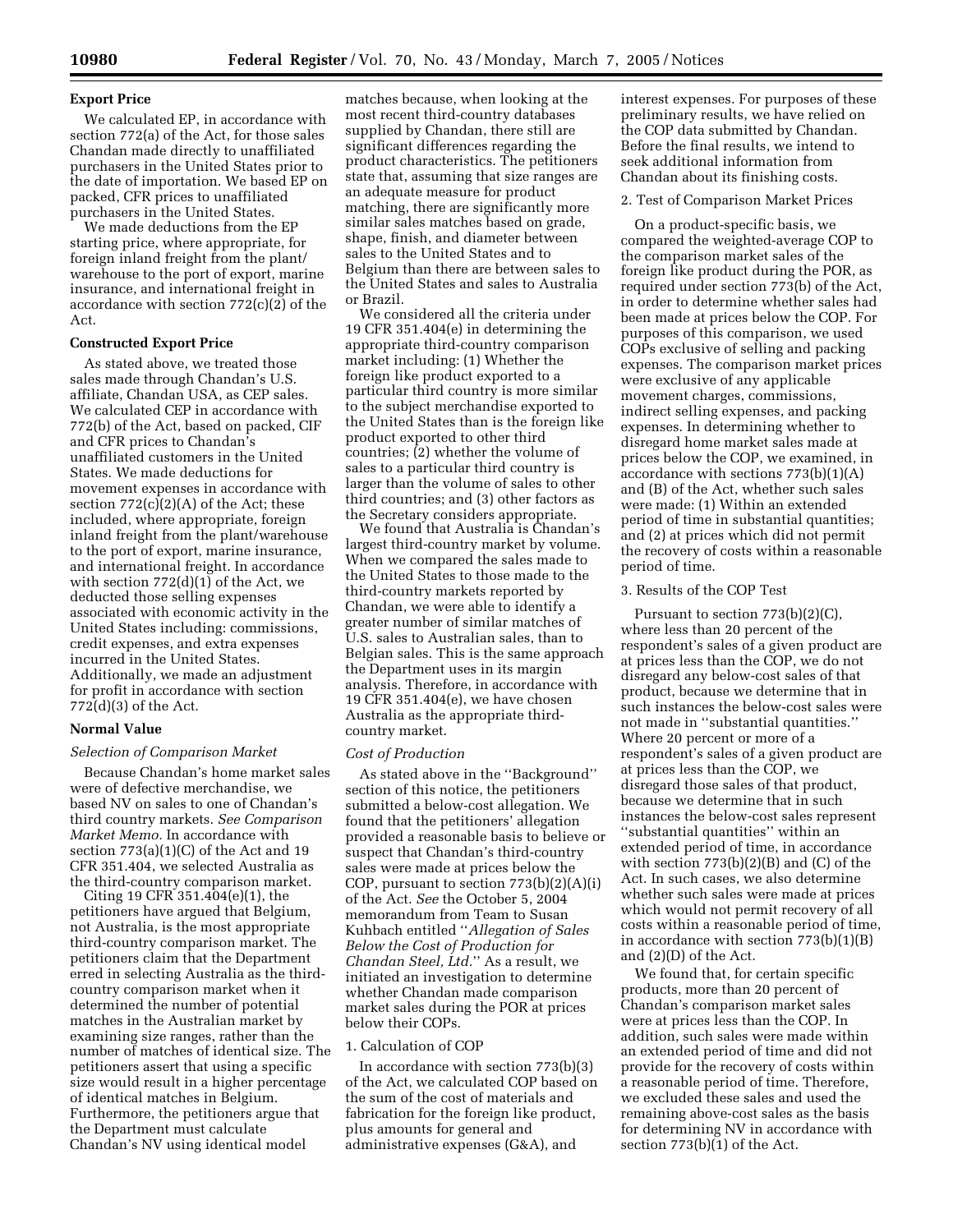# **Level of Trade**

In accordance with section  $773(a)(1)(B)(i)$ , to the extent practicable, the Department will calculate NV based on sales at the same level of trade (LOT) as the EP or CEP. Sales are made at different LOTs if they are made at different marketing stages (or their equivalent). *See* 19 CFR 351.412(c)(2). Substantial differences in selling activities are a necessary, but not sufficient, condition for determining that there is a difference in the stages of marketing. *Id.; see also Notice of Final Determination of Sales at Less Than Fair Value: Certain Cut-to-Length Carbon Steel Plate From South Africa,* 62 FR 61731, 61732 (November 19, 1997) (*Plate from South Africa*). In order to determine whether the comparison sales were at different stages in the marketing process than the U.S. sales, we reviewed the distribution system in each market (*i.e.*, the chain of distribution), including selling functions, class of customer (customer category), and the level of selling expenses for each type of sale.

Pursuant to section  $773(a)(1)(B)(i)$  of the Act, in identifying levels of trade for EP and comparison market sales, (*i.e.*, NV based on either home market or third country prices 1) we consider the starting prices before any adjustments. For CEP sales, we consider only the selling expenses reflected in the price after the deduction of expenses and profit under section 772(d) of the Act. *See Micron Technology, Inc.* v. *United States,* 243 F. 3d 1301, 1314–1315 (Fed. Cir. 2001).

When the Department is unable to match U.S. sales to sales of the foreign like product in the comparison market at the same LOT as the EP or CEP, the Department may compare the U.S. sale to sales at a different LOT in the comparison market. In comparing EP or CEP sales at a different LOT in the comparison market, where available data make it practicable, we make an LOT adjustment under section  $773(a)(7)(A)$  of the Act. Finally, for CEP sales only, if an NV LOT is more remote from the factory than the CEP LOT and there is no basis for determining whether the difference in LOTs between NV and CEP affects price comparability (*i.e.*, no LOT adjustment was practicable), the Department shall grant a CEP offset, as provided in section 773(a)(7)(B) of the Act. *See Plate from South Africa,* 62 FR at 61733.

Chandan reported one level of trade in both U.S. and third-country markets. We found no difference between the relevant selling activities of the CEP LOT and the third-country LOT. In addition, we found that the only difference in selling activities between the third-country LOT and the EP LOT was that there were commissions incurred on some U.S. sales but none on third-country sales. This difference was not substantial. Therefore, we find that selling activities were performed at the same relative level of intensity in both markets, and that the EP and CEP levels of trade were the same as the thirdcountry LOT. Accordingly, all sales comparisons are at the same LOT for Chandan and an adjustment pursuant to section 773(a)(7)(A) is not warranted.

# **Calculation of Normal Value**

### *Price to Price Comparisons*

We based NV on packed FOB, CIF, and CFR prices to Chandan's thirdcountry unaffiliated customers. We made deductions from the starting price, where appropriate, for movement expenses in accordance with section 773(a)(6)(B)(ii) of the Act, including: Foreign inland freight from the plant/ warehouse to the port of export, marine insurance, and international freight.

We also reduced the starting price for comparison market packing costs incurred on the comparison market sales, in accordance with section 773(a)(6)(B)(i), and increased NV to include U.S. packing expenses in accordance with section 773(a)(6)(A). We made circumstance-of-sale adjustments for credit expenses, where appropriate, pursuant to section  $773(a)(6)(C)(iii)$  of the Act and 19 CFR 351.410. In addition, we made an adjustment to NV to account for commissions paid on some U.S. sales but not on sales in the third country, in accordance with 19 CFR 351.410(e). As the offset for U.S. commissions, we used third-county indirect selling expenses to the extent of the lesser of the commission or the indirect selling expenses. In addition, we made adjustments to NV, where appropriate, for differences in costs attributable to differences in the physical characteristics of the merchandise, pursuant to section 773(a)(6)(C)(ii) of the Act and 19 CFR 351.411.

### **Currency Conversion**

We made currency conversions into U.S. dollars in accordance with section 773A(a) of the Act based on the exchange rates in effect on the dates of the U.S. sales as reported by the Federal Reserve Bank.

# **Verification**

As provided in section 782(i) of the Act, we intend to verify all information to be used in making our final results.

#### **Preliminary Results of Review**

We preliminarily find the following weighted-average dumping margin:

| Manufacturer/producer/exporter | Weighted-<br>average<br>margin<br>percentage |
|--------------------------------|----------------------------------------------|
| Chandan Steel Ltd              | 10.28                                        |

The Department will disclose to parties the calculations performed in connection with these preliminary results within five days of the date of publication of this notice. Interested parties may request a hearing within 30 days of publication. Any hearing, if requested, will be held two days after the date rebuttal briefs are filed. Pursuant to 19 CFR 351.309, interested parties may submit cases briefs not later than 30 days after the date of publication of this notice. Rebuttal briefs, limited to issues raised in the case briefs, may be filed not later than 35 days after the date of publication of this notice. The Department will issue the final results of the administrative review, including the results of its analysis of issues raised in any such written comments, within 120 days of publication of these preliminary results.

#### **Assessment Rate**

Upon completion of the administrative review, the Department shall determine, and U.S. Customs and Border Protection shall assess, antidumping duties on all appropriate entries. According to 19 CFR 351.212(b)(1), for those sales with a reported entered value, we will calculate importer-specific assessment rates based on the ratio of the total amount of antidumping duties calculated for the examined sales to the total entered value of those sales. Chandan did not to report entered value for the importers it identified. Therefore, to estimate entered value, we deducted from gross unit price international freight, marine insurance, and document clearing expenses. If, at the final results, we find that determining assessment rates on an *ad valorem* basis is not appropriate, we will do so on a per unit assessment basis.

# **Cash Deposit Requirements**

To calculate the cash deposit rate for each producer and/or exporter included in this administrative review, we divided the total dumping margins for

<sup>1</sup>Where NV is based on CV, we determine the NV LOT based on the LOT of the sales from which we derive selling expenses, G&A and profit for CV, where possible.